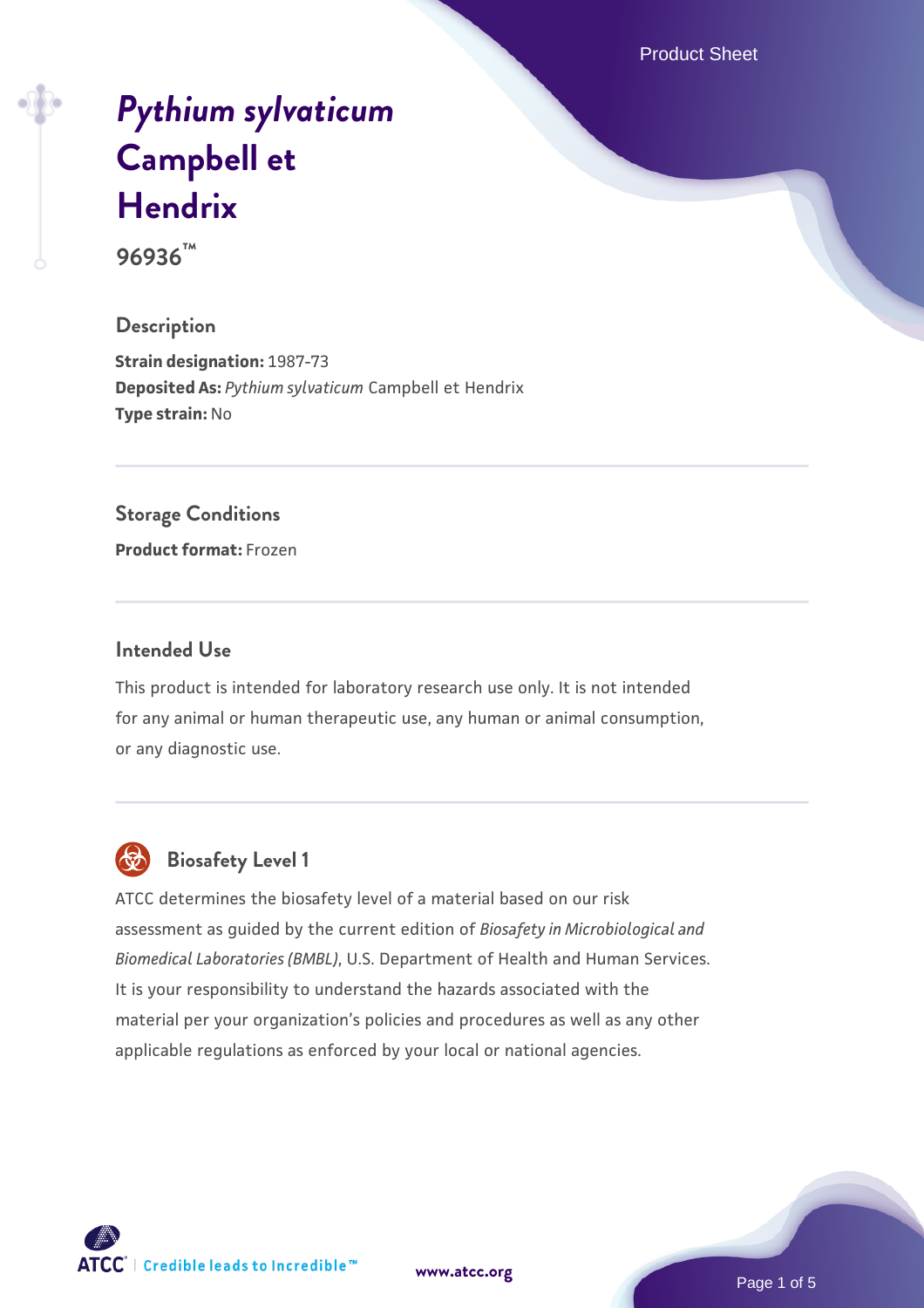### **[Pythium sylvaticum](https://www.atcc.org/products/96936) [Campbell et Hendrix](https://www.atcc.org/products/96936)** Product Sheet **96936**

ATCC highly recommends that appropriate personal protective equipment is always used when handling vials. For cultures that require storage in liquid nitrogen, it is important to note that some vials may leak when submersed in liquid nitrogen and will slowly fill with liquid nitrogen. Upon thawing, the conversion of the liquid nitrogen back to its gas phase may result in the vial exploding or blowing off its cap with dangerous force creating flying debris. Unless necessary, ATCC recommends that these cultures be stored in the vapor phase of liquid nitrogen rather than submersed in liquid nitrogen.

# **Certificate of Analysis**

For batch-specific test results, refer to the applicable certificate of analysis that can be found at www.atcc.org.

### **Growth Conditions**

**Medium:**  [ATCC Medium 307: Cornmeal agar](https://www.atcc.org/-/media/product-assets/documents/microbial-media-formulations/3/0/7/atcc-medium-307.pdf?rev=5cd8aaa5fcde44f5873396cc2a06f590) **Temperature:** 25°C

### **Material Citation**

If use of this material results in a scientific publication, please cite the material in the following manner: *Pythium sylvaticum* Campbell et Hendrix (ATCC 96936)

### **References**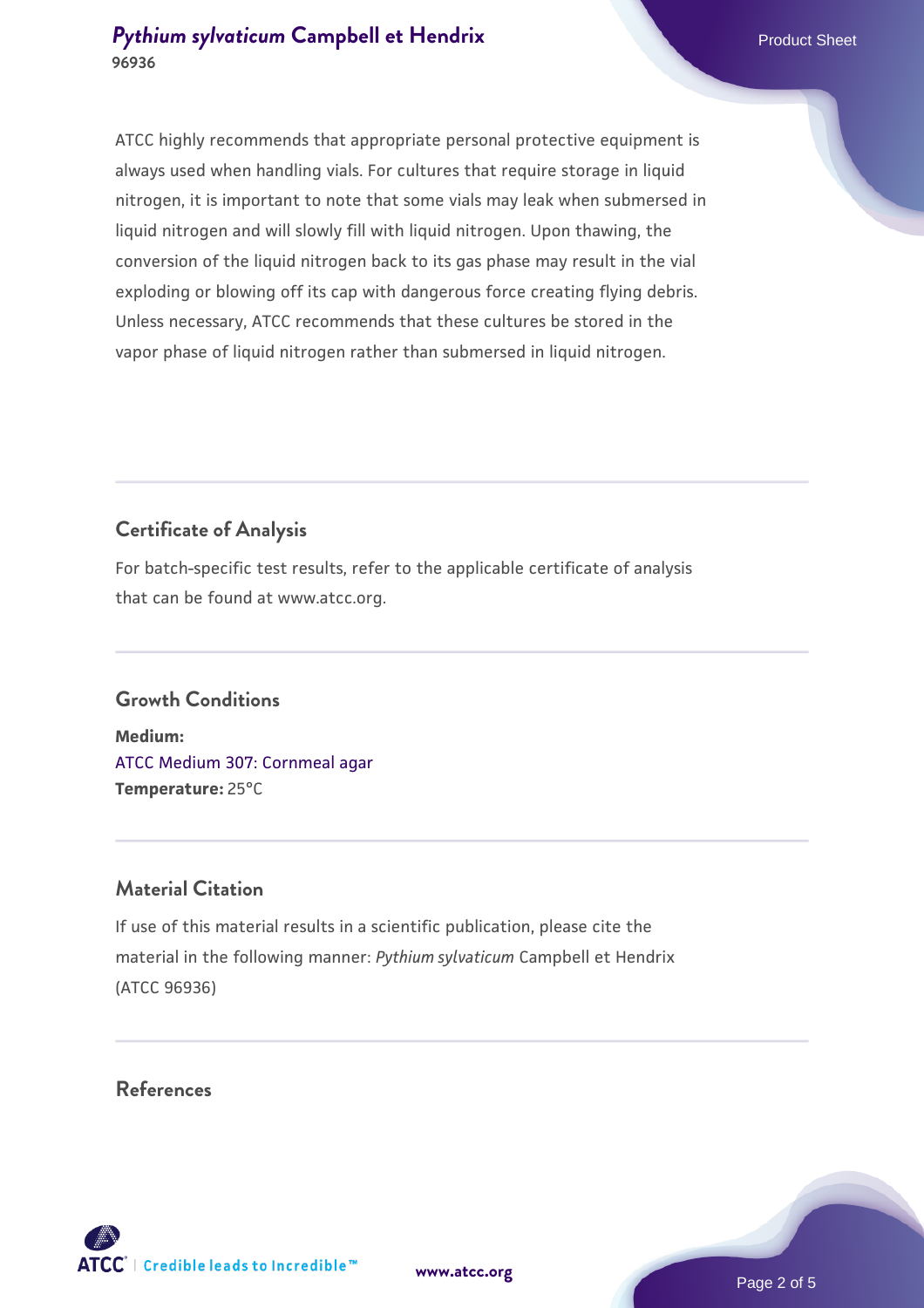### **[Pythium sylvaticum](https://www.atcc.org/products/96936) [Campbell et Hendrix](https://www.atcc.org/products/96936)** Product Sheet **96936**

References and other information relating to this material are available at www.atcc.org.

### **Warranty**

The product is provided 'AS IS' and the viability of ATCC® products is warranted for 30 days from the date of shipment, provided that the customer has stored and handled the product according to the information included on the product information sheet, website, and Certificate of Analysis. For living cultures, ATCC lists the media formulation and reagents that have been found to be effective for the product. While other unspecified media and reagents may also produce satisfactory results, a change in the ATCC and/or depositor-recommended protocols may affect the recovery, growth, and/or function of the product. If an alternative medium formulation or reagent is used, the ATCC warranty for viability is no longer valid. Except as expressly set forth herein, no other warranties of any kind are provided, express or implied, including, but not limited to, any implied warranties of merchantability, fitness for a particular purpose, manufacture according to cGMP standards, typicality, safety, accuracy, and/or noninfringement.

### **Disclaimers**

This product is intended for laboratory research use only. It is not intended for any animal or human therapeutic use, any human or animal consumption, or any diagnostic use. Any proposed commercial use is prohibited without a license from ATCC.

While ATCC uses reasonable efforts to include accurate and up-to-date information on this product sheet, ATCC makes no warranties or representations as to its accuracy. Citations from scientific literature and patents are provided for informational purposes only. ATCC does not warrant



**[www.atcc.org](http://www.atcc.org)**

Page 3 of 5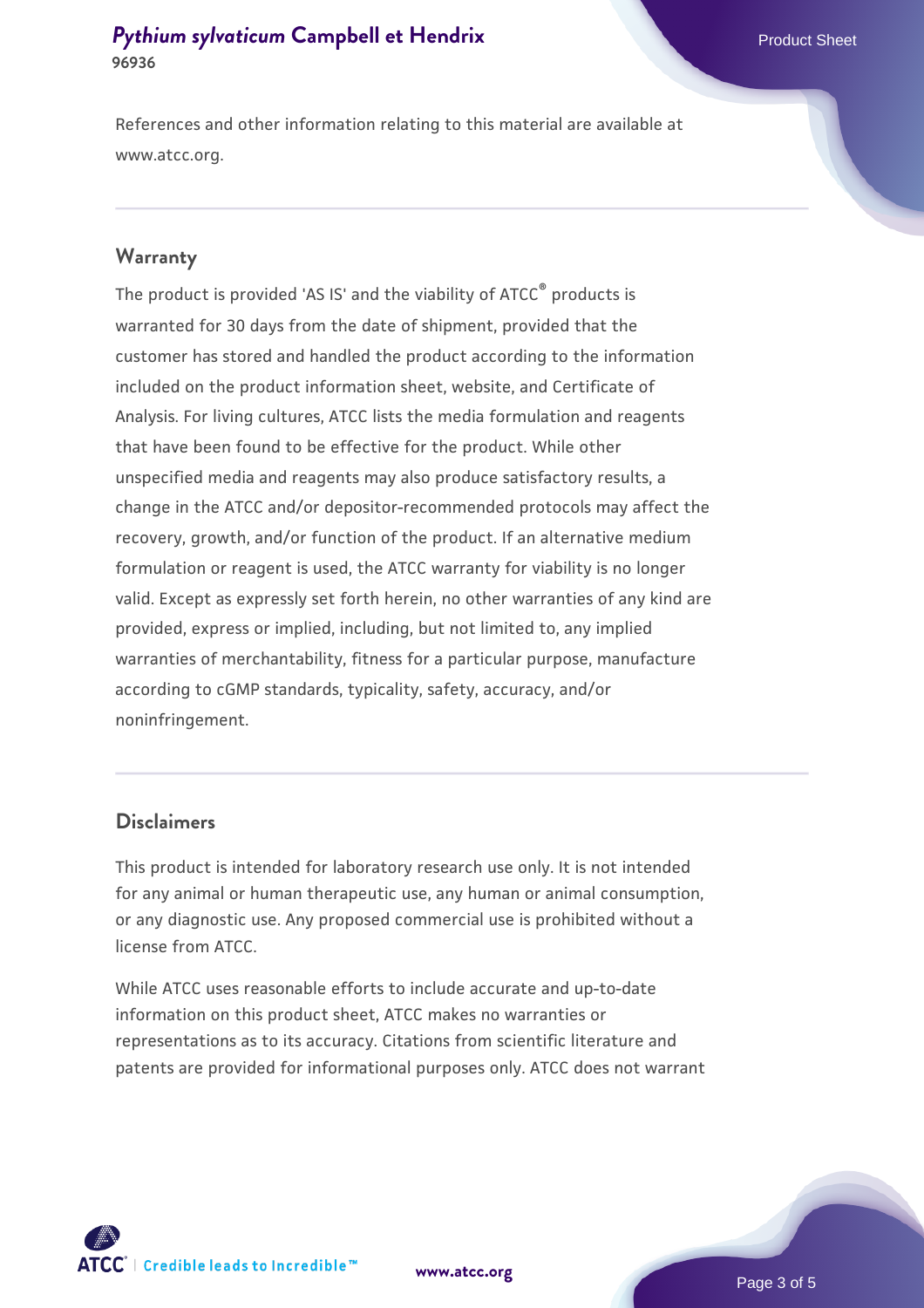### **[Pythium sylvaticum](https://www.atcc.org/products/96936) [Campbell et Hendrix](https://www.atcc.org/products/96936)** Product Sheet **96936**

that such information has been confirmed to be accurate or complete and the customer bears the sole responsibility of confirming the accuracy and completeness of any such information.

This product is sent on the condition that the customer is responsible for and assumes all risk and responsibility in connection with the receipt, handling, storage, disposal, and use of the ATCC product including without limitation taking all appropriate safety and handling precautions to minimize health or environmental risk. As a condition of receiving the material, the customer agrees that any activity undertaken with the ATCC product and any progeny or modifications will be conducted in compliance with all applicable laws, regulations, and guidelines. This product is provided 'AS IS' with no representations or warranties whatsoever except as expressly set forth herein and in no event shall ATCC, its parents, subsidiaries, directors, officers, agents, employees, assigns, successors, and affiliates be liable for indirect, special, incidental, or consequential damages of any kind in connection with or arising out of the customer's use of the product. While reasonable effort is made to ensure authenticity and reliability of materials on deposit, ATCC is not liable for damages arising from the misidentification or misrepresentation of such materials.

Please see the material transfer agreement (MTA) for further details regarding the use of this product. The MTA is available at www.atcc.org.

### **Copyright and Trademark Information**

© ATCC 2021. All rights reserved. ATCC is a registered trademark of the American Type Culture Collection.

### **Revision**

This information on this document was last updated on 2021-05-19

### **Contact Information**



**[www.atcc.org](http://www.atcc.org)**